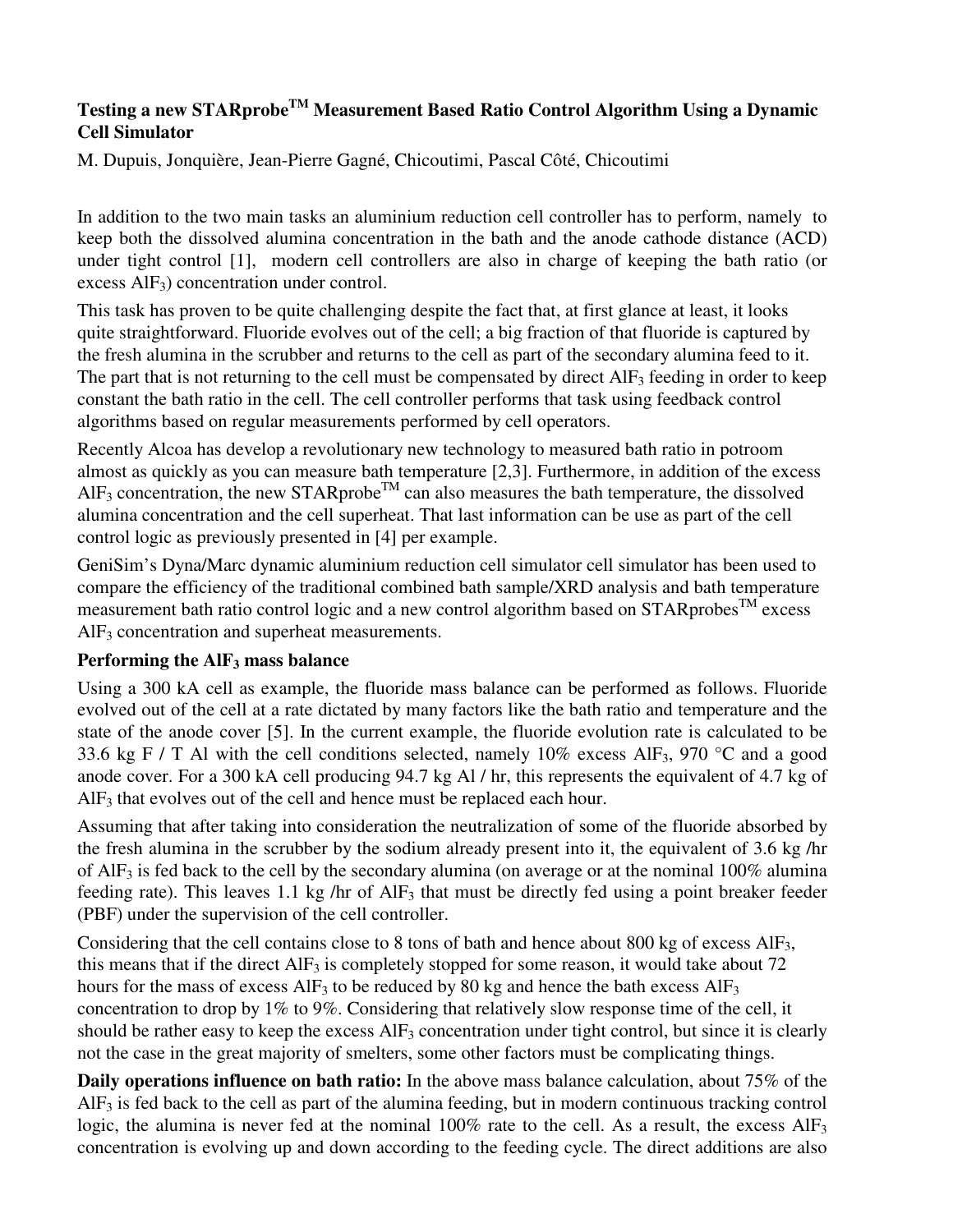performed in discrete events, per example 2 kg every 110 minutes, in order to average 1.1 kg / hr per example. Those discrete additions also influence the short term variation of the excess AlF<sub>3</sub> concentration.

In addition of the irregular  $\text{AlF}_3$  addition, the excess  $\text{AlF}_3$  concentration variation is influenced by thermal events affecting the  $\text{AIF}_3$  evolution like the bath temperature but more importantly by the ledge thickness variation: as ledge is mostly pure cryolite, ledge formation increases the concentration of the excess AlF3. Ledge formation occurs after anode change events per example. Figure 1 shows the daily variation of the concentration of  $AIF_3$  in the bath in absence of control and any AlF<sub>3</sub> mass imbalance. The standard deviation on the average value is about  $0.1\%$ .

**Sampling frequency and delayed XRD results:** The next factor complicating things is the fact that assessing the bath chemistry required manual interventions. The traditional way of proceeding requires manual bath sampling, manual processing of the bath samples, at best semi-automatic analysis of the bath samples by a XRD instrument and manual input of the results in a database accessible to cell controllers. Considering the cost of a XRD analysis, it is typical to take bath sample every second day and to get results at 8 to 24 hours after the actual bath sampling.

Figure 2 shows the variation of the  $AIF_3$  for a period of 20 days again without control and any mass imbalance. Figure 3 shows the results of the bath sampling performed once a day always at the same time. The delay between the actual sampling and the time the results of the analysis becomes available is clearly not an issue when the concentration is drifting very slowly. Yet any delay in the feedback response can cause instability depending on the controller setup.

So far, despite the daily events "process noise", the sparse sampling frequency and the delay in getting the sampling analysis results, considering the very slow cell response time, there is no serious problem that would explain why it is so difficult to control the bath ratio.

**Bath sampling noise problem:** But, a new problem affecting bath ratio control has recently been identified: it is the bath sampling noise due to the fact that the bath is far from being homogeneous [6]. The standard deviation of that bath sampling noise has been evaluated to be around 0.5  $\%$ which is 5 times greater than the process noise generated by daily events. That bath sampling noise, contrary to the daily events noise is completely unpredictable. Figure 4 shows the results of bath sampling performed on the 20 days period presented in Figure 2 when a 0.5% white noise is added to the noise free results presented in Figure 3.

## **Simulated process response using standard control without any process perturbation:**

Now, we want to test a typical control logic where both the delayed XRD analysis from bath samples and measured bath temperature are used to correct the direct  $AIF_3$  feeding rate as it is commonly done in the industry these days. The proportional band was set to 0.5 kg/hr% for the 24 hours delayed bath XRD analysis results and -0.1 kg/hr<sup>o</sup>C for the bath temperature measurement. The bath sampling and the temperature measurement are done simultaneously every 24 hours.

A bath sampling noise having a standard deviation of 0.5% have been added to the XRD analysis results following observation recently reported [6]. For the temperature measurement, a bath sampling noise having a standard deviation of 2.5 °C have been added as reported in [6].

Figure 5 present the obtained results in the dynamic cell simulator for a period of 100 days. The top graph presents the results obtained without any control in the absence of process perturbation. The initial bump is an indication that the steady state conditions used as initial transient conditions are not 100% representative of the long term pseudo steady state conditions.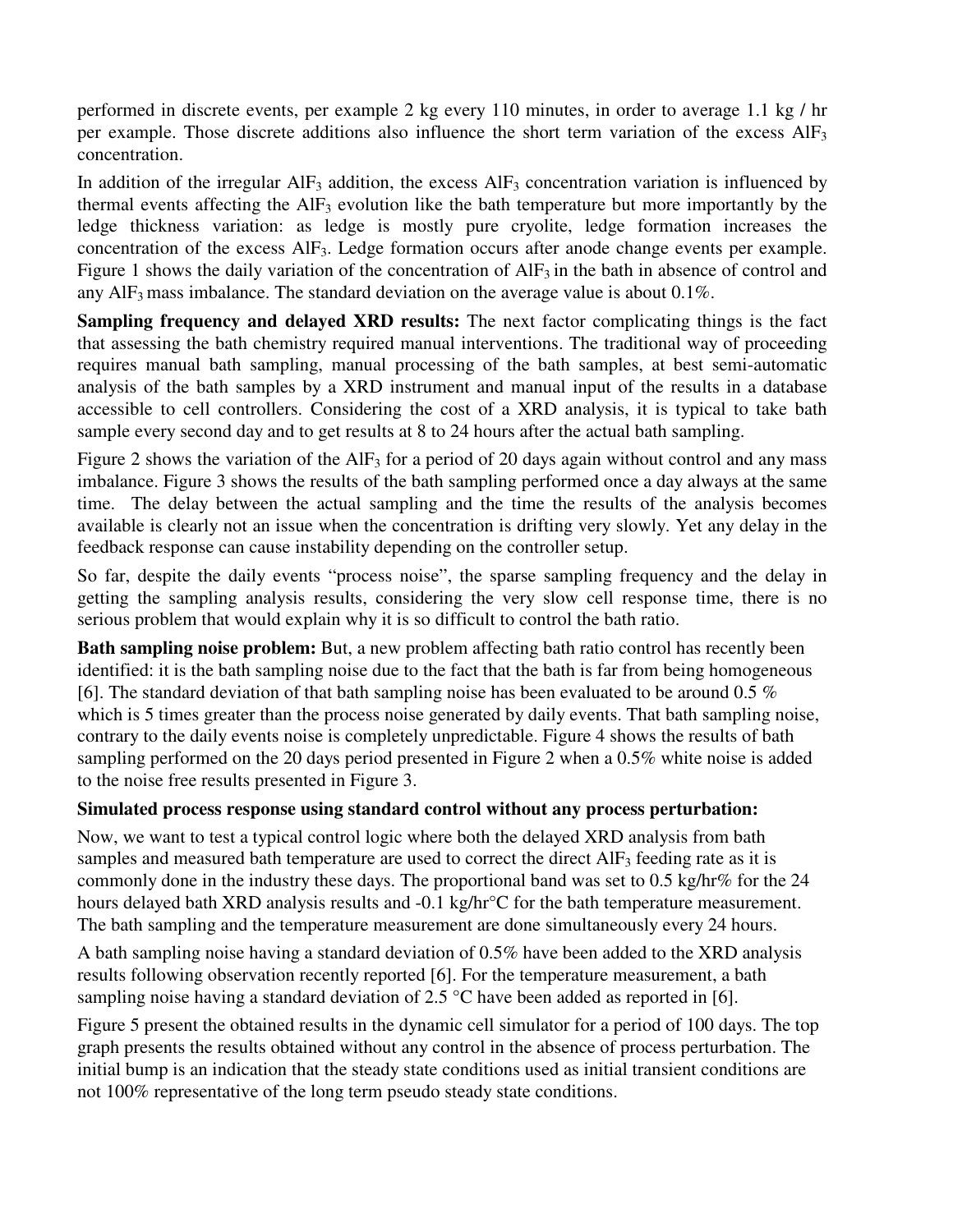The bottom graph presents the results obtained with feedback control active. Unfortunately, it is not as good as the results without control indicating that the bath sampling noise combined with the 24 delay in the bath sampling analysis result is affecting the stability of this feedback control loop.

# **Simulated process response using standard control with a significant process perturbation:**

In order to more seriously test the stability of the feedback control loop, a major perturbation is added to the simulation. On day 14, about half of the anodes cover material is removed in doing so increasing the anode panel heat loss by about 30 kW from 230 kW to 260 kW. As we can see in figure 6, as a natural response, the cell must reduce its cathode heat loss of the same amount by reducing its superheat by about 1 °C and increasing its ledge thickness by about 5 cm. As a result, of this extra ledge formation, the excess  $\text{AlF}_3$  increase by about 2% and remains close to 12% if the direct AlF<sub>3</sub> additions remain unchanged.

This is clearly a case where some feedback control is required. Figure 7 presents the results obtained using the standard control described above. After the change of superheat, the 970 °C temperature target is no longer compatible with the  $10\%$  excess AlF<sub>3</sub> target, this combined with the 1 day offset between the  $\text{AIF}_3$  feedback and the temperature feedback generates a cyclic response characteristic of somewhat unstable feedback control. That type of oscillations with a wave length of about 20 days and an amplitude of about 2.5% are very common place in smelters. Those undesired oscillations occur despite the fact that the values of the proportional constants were careful selected in order to avoid feedback loop instabilities.

# **The new STARprobeTM**

The STARprobe<sup>TM</sup> is a portable device that takes real-time measurements of bath properties, such as Superheat, Temperature, Alumina concentration and bath Ratio or acidity (STAR), in electrolysis cells. This synchronicity of measurements is a most important step forward in improving the control and efficiency of electrolysis cells. It unites the conventional processes of temperature measurement and bath sampling-analysis into one online measurement, simplifies and greatly shortens the process and time space from measurement/sampling to pot control decision. The pot control decision can therefore be based on the real time cell conditions rather than those from few hours ago or from as long as 24 hours ago.

This integrated real-time measurement system consists of four major components:

- Reusable probe tip
- Portable stand to fit various pot configurations
- Electronics for data acquisition and analysis, and wireless communications for data transfer
- Tablet PC with programs to perform all necessary tasks during measurements.

Considering the great advantages of the  $STARprobe^{TM}$ , Alcoa has decided to share the technology with the rest of the aluminium industry starting from 2012. In this regard, Alcoa has just appointed STAS, a well recognized leader in the aluminium industry (www.stas.com), to commercialize the new STARprobe<sup>TM</sup> analyzing system.

**Simulated process response using STARprobeTM measurements based control with a significant process perturbation:** The exact same major perturbation is use to test the efficiency of a STARprobe<sup>TM</sup> measurements based feedback control loop. The same 1 day measurement frequency is used and the same  $0.5 \text{ kg/hr}$ % proportional constant for the AlF<sub>3</sub> feedback loop. Obviously in this case however, the measurement results are available without delay. In addition,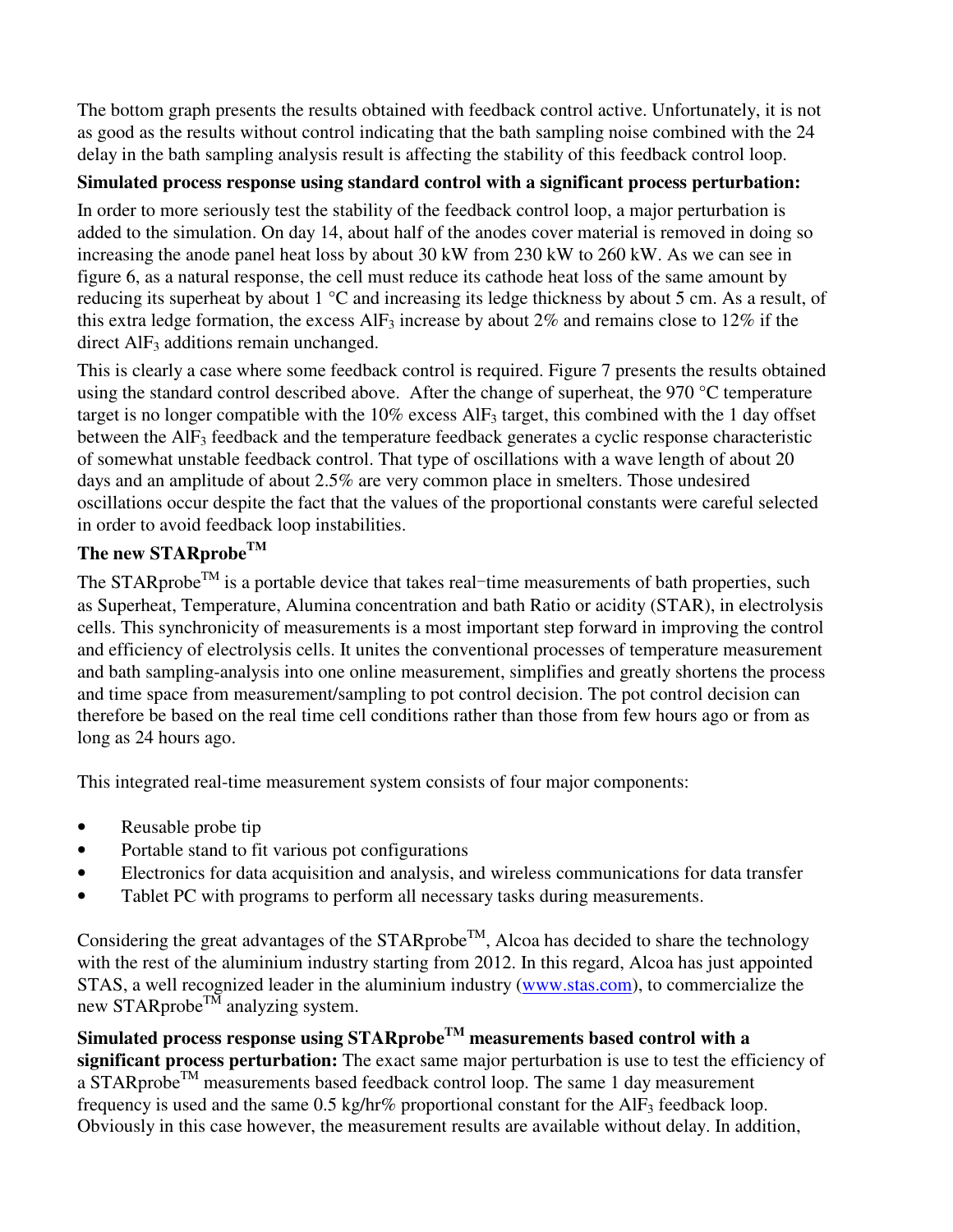the measured superheat is also used in a separate feedback loop where the target cell resistance is adjusted based on the offset between the target superheat and the measured superheat.

The measured superheat is also affected by a very significant bath sampling noise. That bath sampling noise was estimated to have a standard deviation of about  $2^{\circ}C$  in [6] so a  $2^{\circ}C$  standard deviation white sampling noise was added to the simulation.

The obtained results are presented in the figure 8. We can see that the response to the perturbation is slower than in the previous case because there is no longer a correction based on the temperature offset and a  $\pm 1$  °C deadband on the superheat target was used in order not to wrongly respond to the noise in the superheat measurements. Yet after a 25 days transient response to the perturbation, the excess  $AIF_3$  concentration goes back to its target value and remains on target without oscillations after that.

Figure 9 shows the evolution of the target cell resistance, a result, a 0.01 micro-ohm correction on the target cell resistance was apply each for 15 days for a total 0.15 micro-ohm correction after a delay of 6 days. This 0.15 micro-ohm "permanent" correction ensure that the superheat remains within the 3.5 °C to 5.5 °C range despite the fact that the anode panel now dissipates an extra 30 kW of heat loss.

## **Conclusions**

This study demonstrates study the value of using a dynamic cell simulator to optimize existing cell controller algorithms or to test new ones without putting real cells at risk. The Dyna/Marc cell simulator used in this study is available to the whole aluminium industry through GeniSim Inc. Version 14 supports adding the observed bath sampling noise to the  $\text{AIF}_3$  measurements and using STARprobe<sup>TM</sup> measurements instead of bath samples/XRD analysis to perform bath ratio control.

A new control logic scheme based on independent control of the excess AlF3 and the cell superheat made possible with the revolutionary new  $STAR$ probe<sup>TM</sup> measurement tool was demonstrated to be superior to the standard single feedback control loop using two target variables namely the excess  $\text{AlF}_3$  and the operating temperature to control a single control action namely the direct  $\text{AlF}_3$ additions.

The STARprobe<sup>TM</sup> developed by Alcoa [2,3] is now available to the hole aluminium industry through STAS (http://www.stas.com/en/starprobetm.html).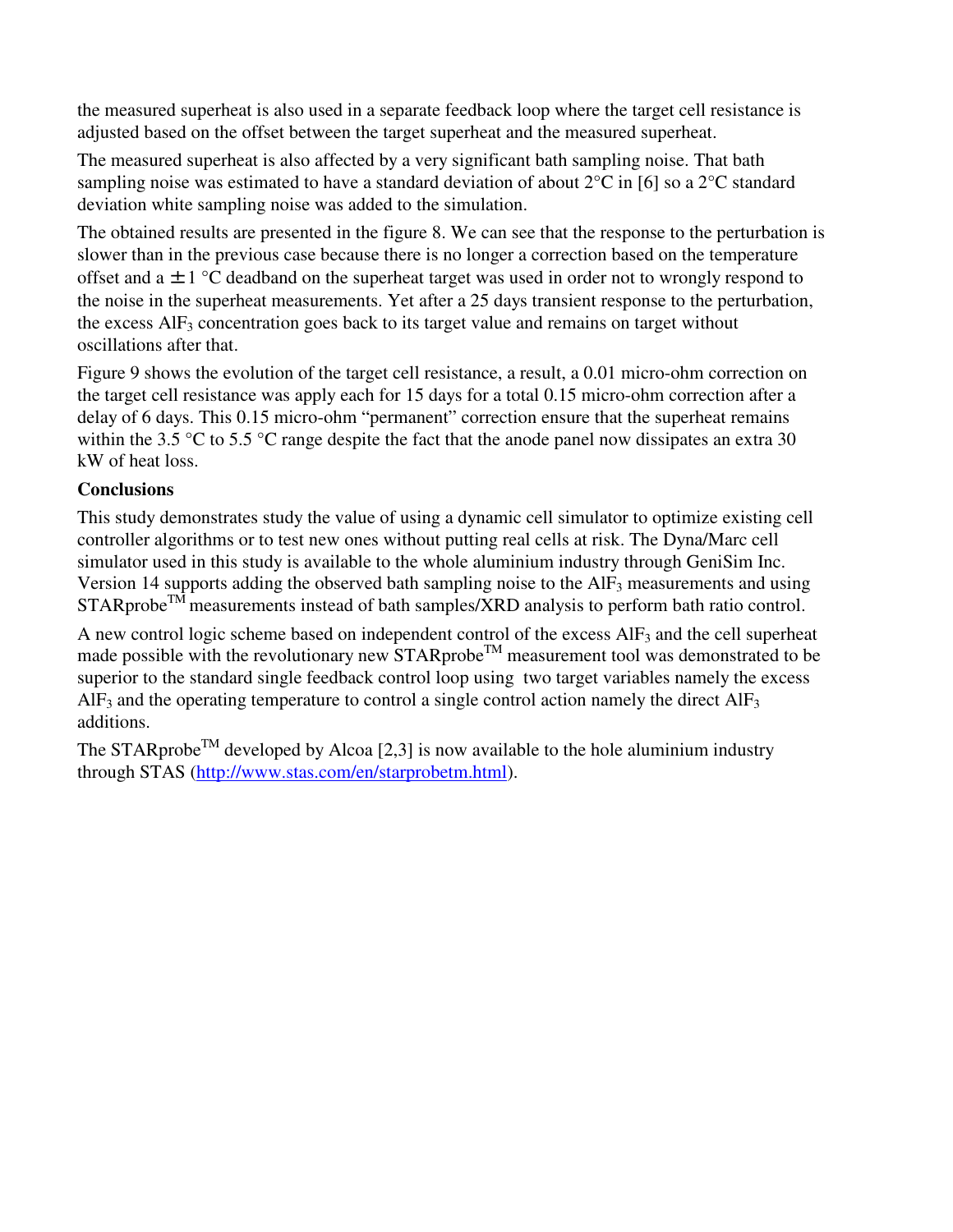## **References**

[1] M. Dupuis, Testing cell controller algorithms using a dynamic cell simulator, ALUMINIUM • 1- 2/2012, (2012), 50-55.

[2] Wang, X., Hosler, B. and Tarcy, G. Alcoa  $STARprobe^{TM}$ , Light Metals, (2011), pp 483-489

[3] Wang, X., Tarcy, G., Batista, E. and Wood, G. Active pot control using Alcoa STARprobe<sup>TM</sup>, Light Metals, (2011), pp 491-496

[4] T. Rieck, M. Iffert, P.White, R. Rodrigo and R. Kelchtermans, Increased Current Efficiency and Reduced Energy Consumption at the TRIMET Smelter Essen using 9 Box Matrix Control, Light Metals, (2003), pp 449-456.

[5] W. Haupin, H. Kvande, Mathematical Model of Fluoride Evolution from Hall-Héroult Cells, Proceedings from the International Jomar Thonstad Symposium, ed. by A. Solheim and G. M. Haarberg, Trondheim, Norway, October 16 – 18, (2002), 53 – 65.

[6] M. Dupuis, P. Bouchard and J. P. Gagné, Measuring bath properties using the STARprobe<sup>TM</sup>, 19th International ICSOBA *Symposium* (2012), to be published.

## **Author**

Dr. Marc Dupuis is a consultant specialized in the applications of mathematical modeling for the aluminium industry since 1994, the year when he founded his own consulting company GeniSim Inc (www.genisim.com). Before that, he graduated with a Ph.D. in chemical engineering from Laval University in Quebec City in 1984, and then worked ten years as a research engineer for Alcan International. His main research interests are the development of mathematical models of the Hall-Héroult cell dealing with the thermo-electric, thermo-mechanic, electro-magnetic and hydrodynamic aspects of the problem. He was also involved in the design of experimental high amperage cells and the retrofit of many existing cell technologies.

Jean-Pierre Gagné is the Director of the ALCOA – STAS R&D Team. Master degree in Active Control of Vibrations, I obtained in 1993. Since 1997, I am working for STAS mainly in R&D projects. STAS is a company specialised in the design, fabrication and manufacturing of equipment for the aluminum industry as well as in commercialisation of new technologically advanced equipment. STAS is located in the heart of Quebec, Canada, where more than 10% of the world's primary aluminum is produced in the most technologically advanced plants.

Pascal Côté is the Director of the Development & Innovation group for STAS. Professional engineer specialized in the development of new technologies for the aluminium industry. Member of the International scientific committee on processing of semi-solid alloys and composites.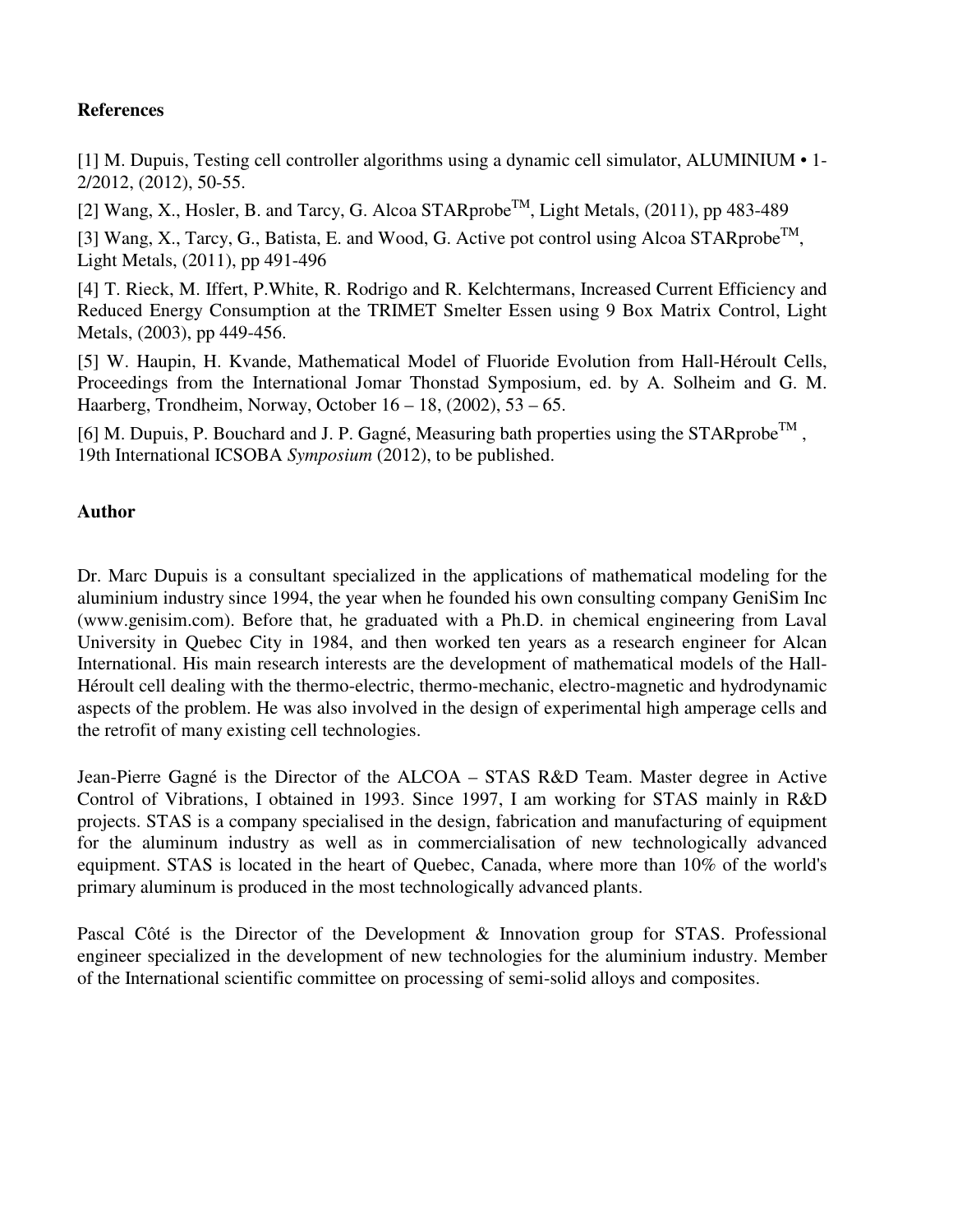

Figure 1: Daily excess AlF<sub>3</sub> concentration variation without control and any mass imbalance as generated by Dyna/Marc cell simulator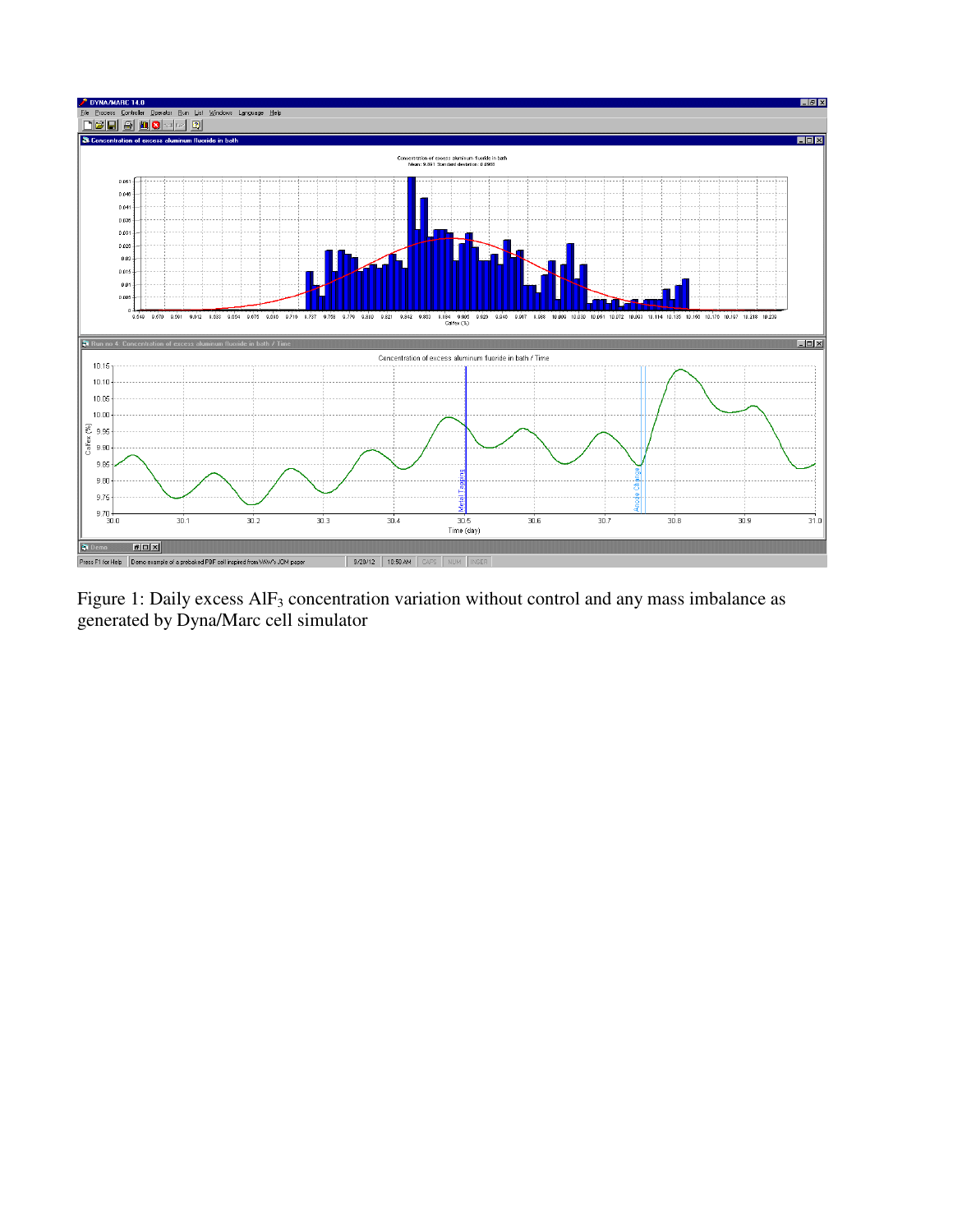

Figure 2: 20 days excess AlF<sub>3</sub> concentration variation without control and any mass imbalance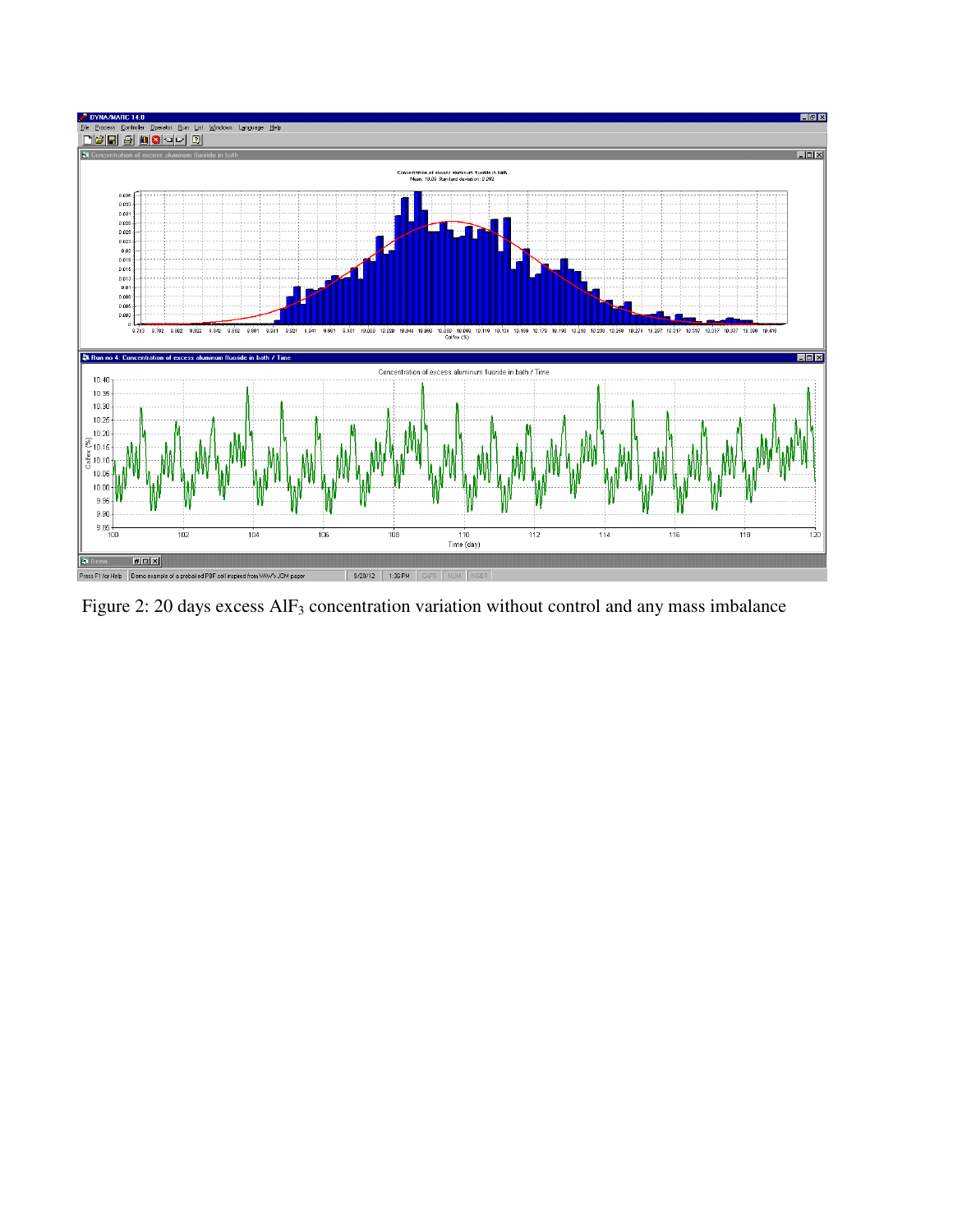



Figure 3: Corresponding 20 days of excess AlF<sub>3</sub> concentration sampling results assuming no bath sampling noise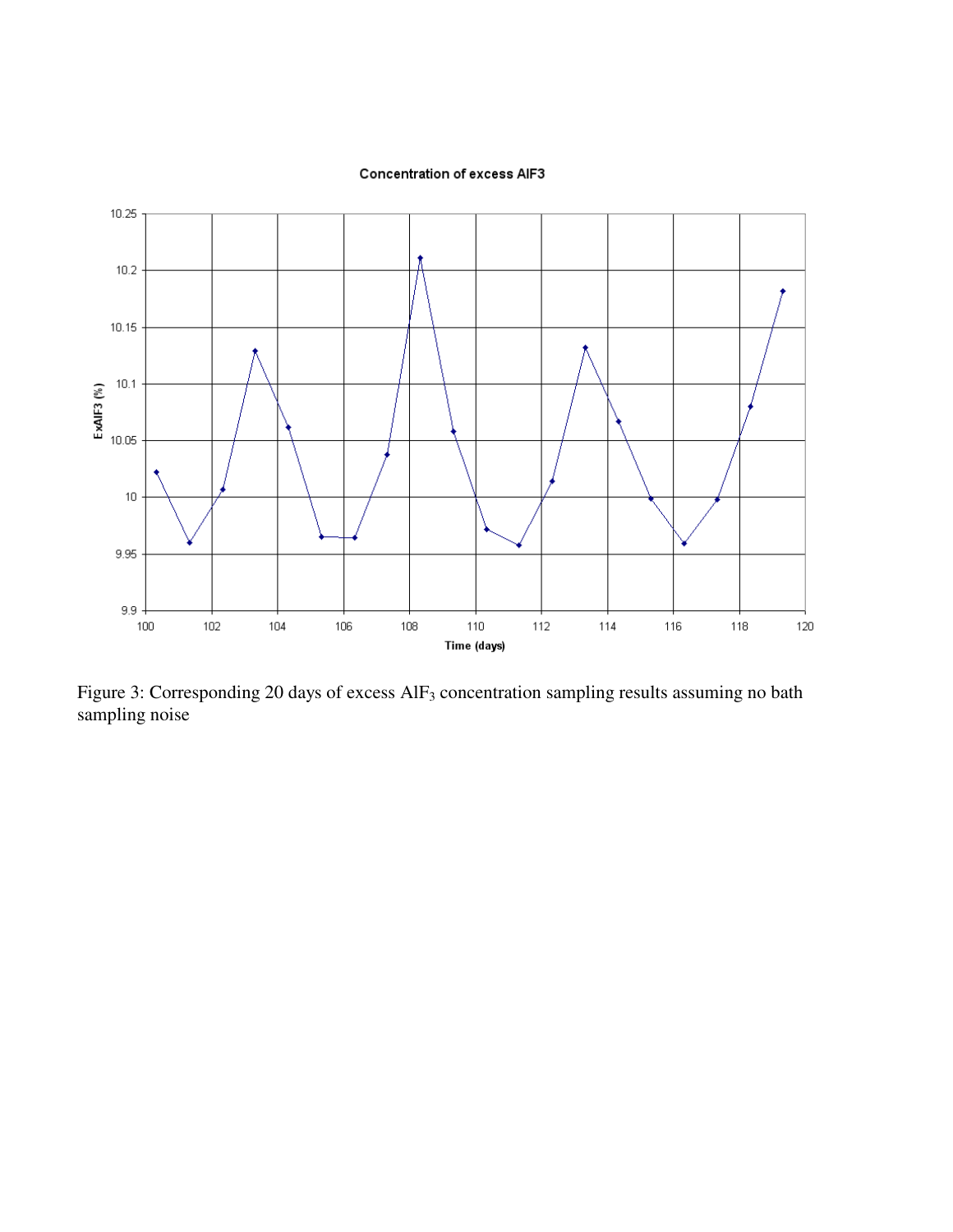#### **Concentration of excess AIF3**



Figure 4: Corresponding 20 days of excess  $\text{AlF}_3$  concentration sampling results assuming 0.5 % standard deviation white sampling noise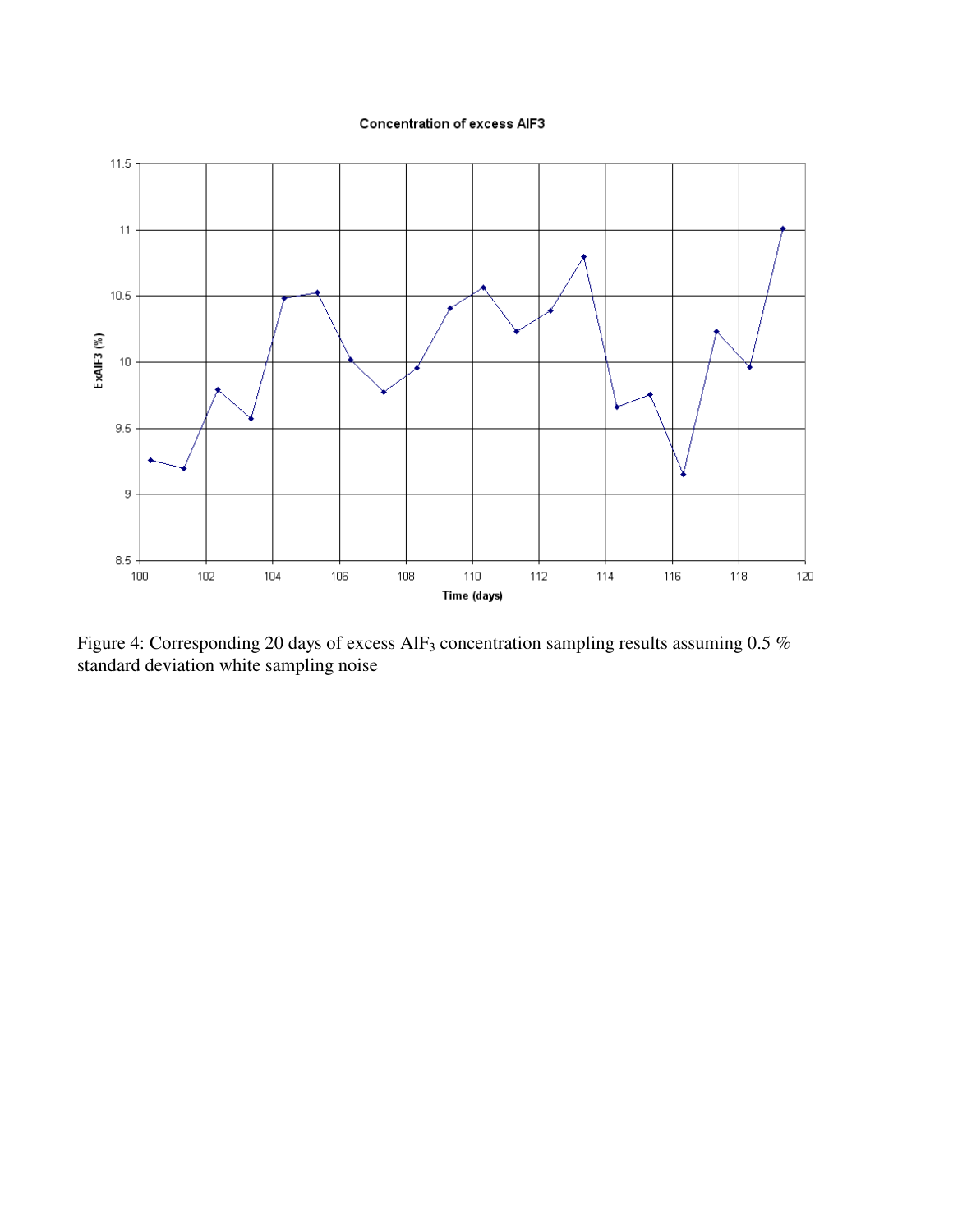

Figure 5: Simulation of the process without perturbation; top without control, bottom with feedback control, 10% target concentration (XRD results, once per day, 1 day delay, 0.5 kg/hr% proportional band and -0.1 kg/hr°C proportional band)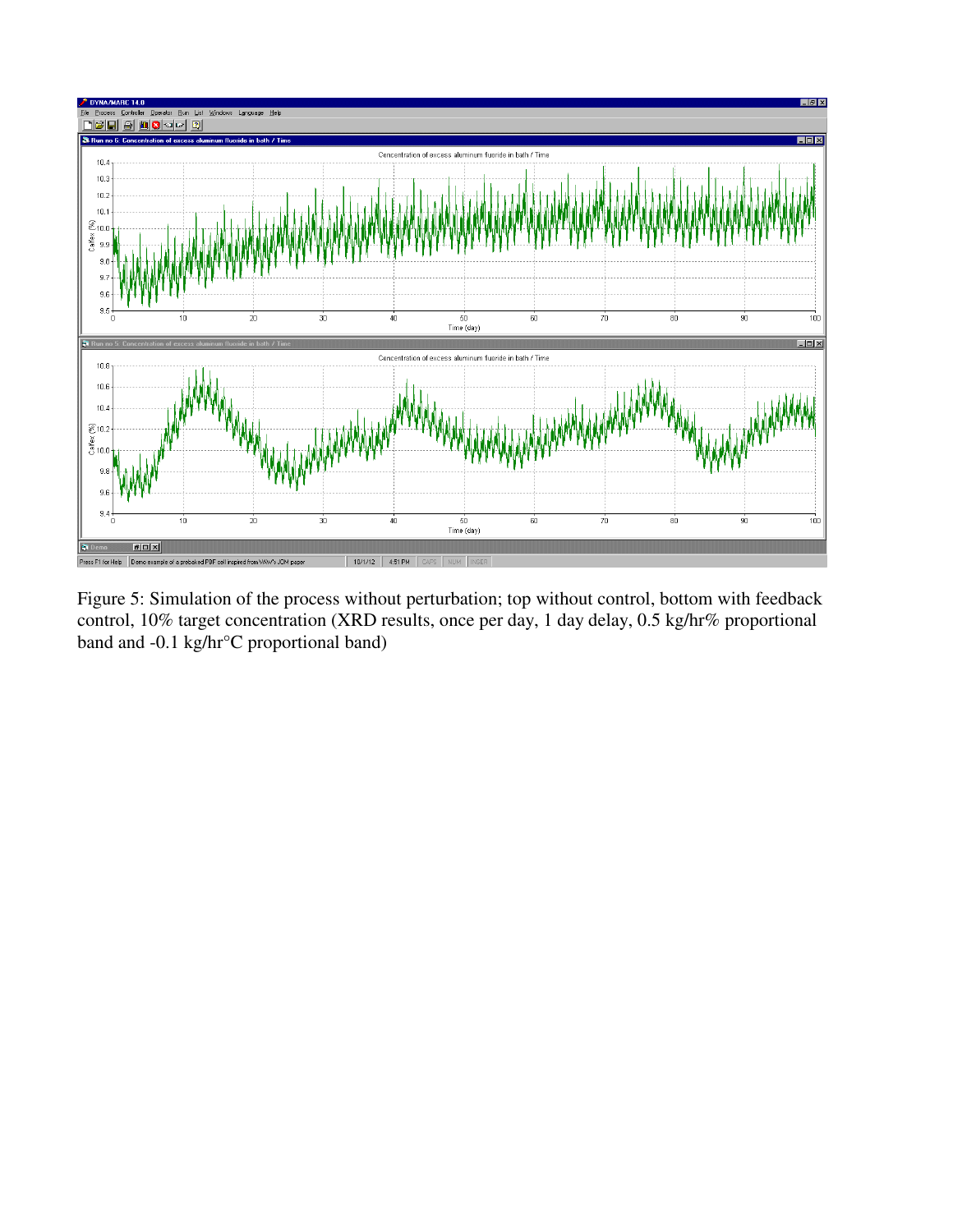

Figure 6: 100 days natural response (no control) to a significant reduction of the anode cover material thickness resulting in an increase the anode panel heat loss by 30 kW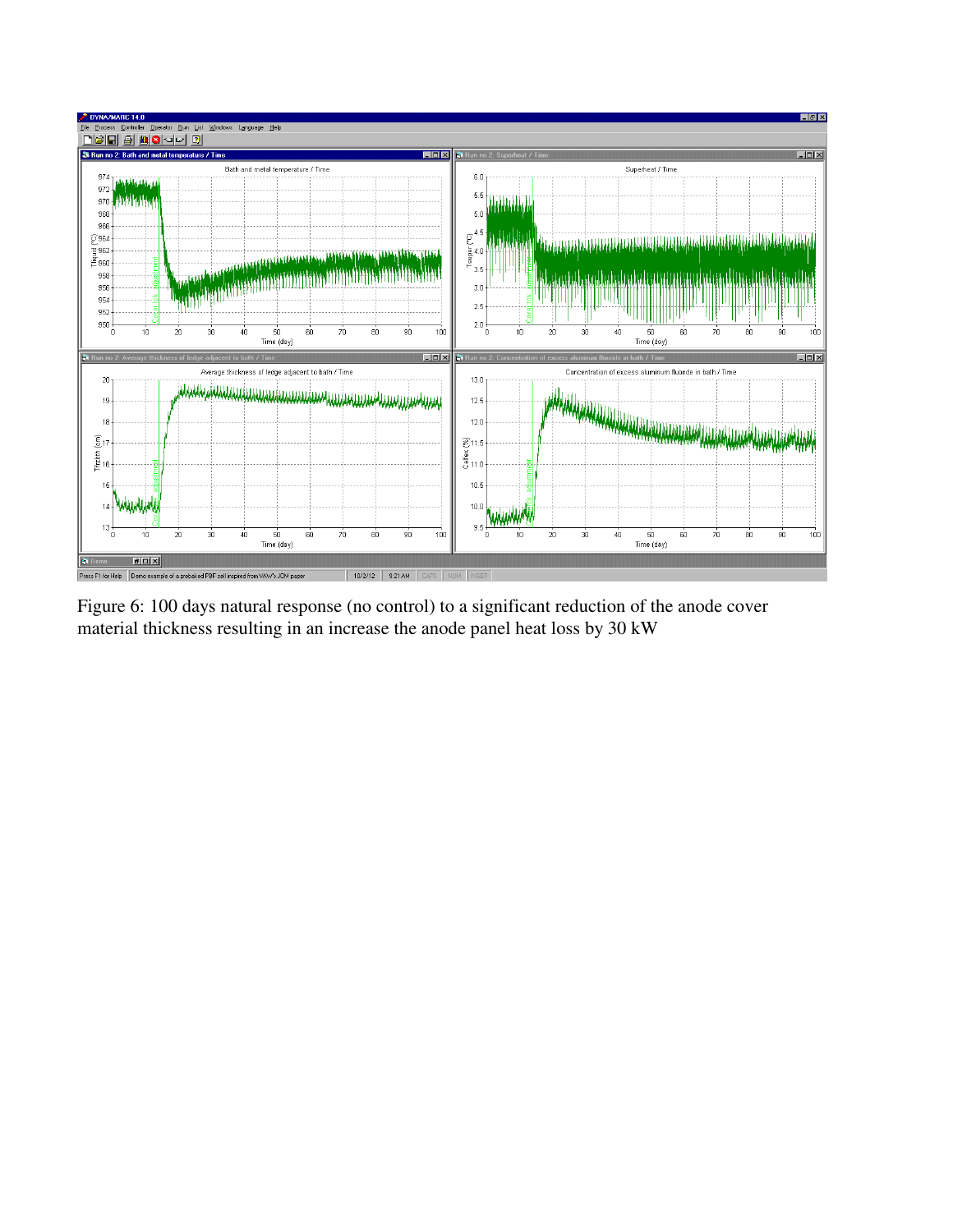

Figure 7: Simulation of the process with a significant perturbation; feedback control, 10% target concentration (XRD results, once per day, 1 day delay, 0.5 kg/hr% proportional band and -0.1 kg/hr°C proportional band)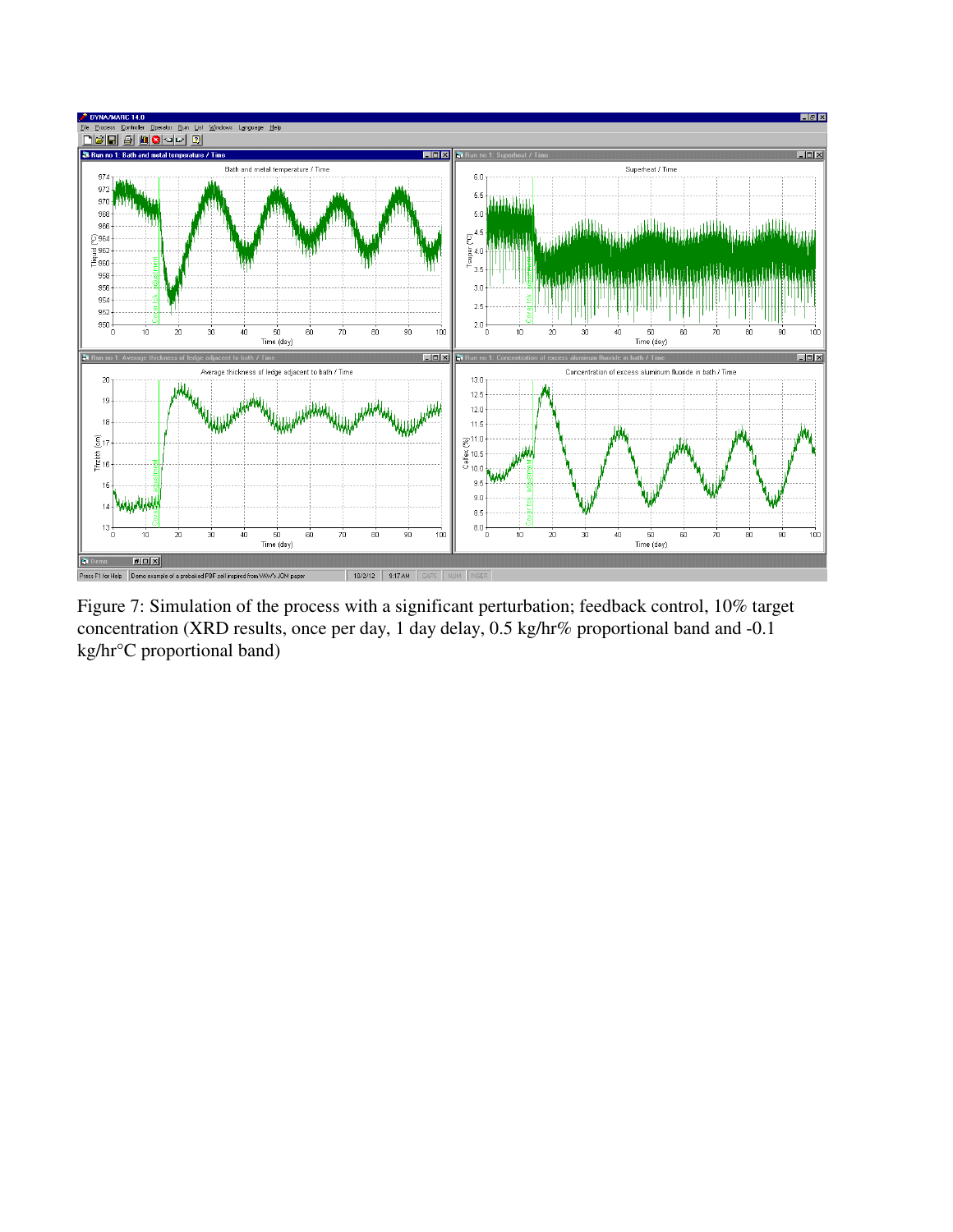

Figure 8: Simulation of the process with a significant perturbation; feedback control, 10% target concentration (STARprobe<sup>TM</sup> measurements once per day, 0.5 kg/hr% proportional band and daily 0.1 micro-ohm target resistance correction due to superheat offset from target)